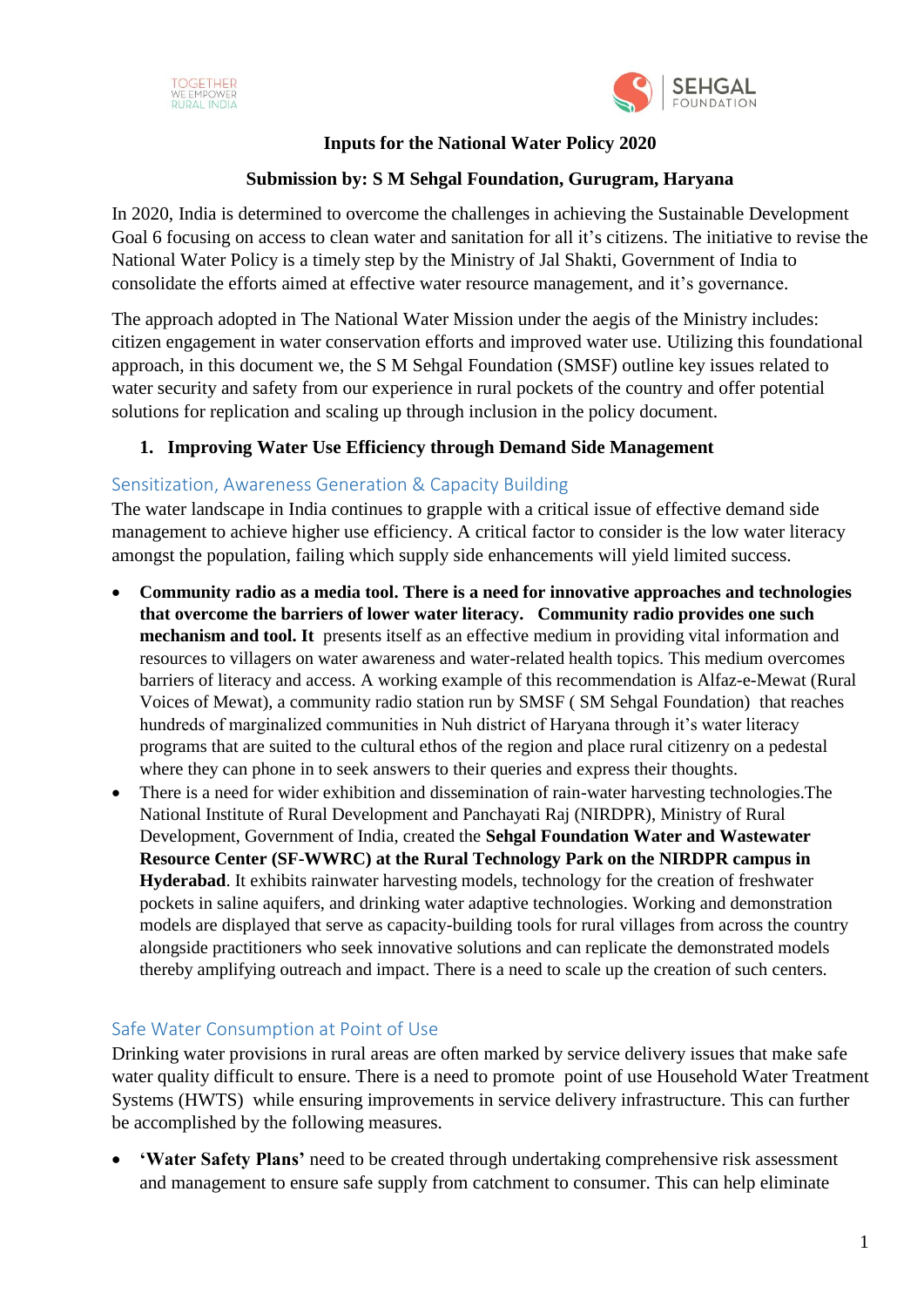



substantial risks associated with the water delivery and consumption chain. This will also ensure higher success rate of state wide drinking water schemes specific to every state's context.

 It has been experienced for long that in villages having water quality issues, groundwater community based systems are not successful. There is a need to **promote simple and sustainable HWTS which do not need external support**. JalKalp Bio sand filters (JalKalp<sup>1</sup>) for safe drinking water represents an effective, sustainable, low-cost filter developed by SMSF. It is effective against pathogens such as E. coli, total coliforms, parasites, microbes, and worms, as well as eliminating turbidity, iron, manganese, and arsenic contamination. The filter is a sustainable solution requiring no maintenance cost and is priced at Rs.3500. Such technologies need to be devised and promoted on a large scale.

#### **2. Rainwater Harvesting to address water scarcity for WASH**

Freshwater availability is very often a challenge in supporting WASH infrastructure such as sanitation and adequate water availability to ensure hygiene. The best route is to procure and store freshwater through rainwater harvesting to address long term availability.

#### Locally Managing Water Sources in Public Schools

- Creating water availability in schools should be top priority. There is scientific evidence to prove that by creating water availability in schools, enrolment increases, academic records improve, and clean water is available for drinking and preparing midday meals, all of which result in better overall health. Numerous examples of converging school infrastructure development with water requirements for WASH have been demonstrated in Rajasthan and Haryana<sup>2</sup>. Where groundwater is deep, rainwater from the school roof is collected into a filtering tank through interconnected pipes and stored. Excess rooftop rainwater is diverted into a recharge well for groundwater recharging. Overflow wastewater from drinking water faucets is diverted to an underground tank for horticultural use.
- **A freshwater pocket within the saline aquifer is created by an innovative rainwater harvesting**  model developed by SMSF<sup>3</sup>. By extending the height and the depth of a recharge well—higher above ground, and deeper into the underground saline aquifer— hydrostatic pressure increases within the well, allowing the harvested rainwater to form a "pocket" of freshwater within the saline water. Pressure from the surrounding saline water keeps the freshwater pocket intact. A hand pump is used to extract harvested rainwater, and does not require cost-intensive water storage structures of limited capacity. This technology id being successfully used to improve access to sweet water in public schools that suffer from acute groundwater salinity. It has been shown that the costs incurred to obtain drinking water has drastically reduced and schools have become more water secure.

## Community Based Sanitation Solutions

1

 There is a need to promote innovative designs and technologies for safe disposal of domestic wastewater. Wastewater accumulation on streets is a common sight in Indian villages. This leads to creation of dirty puddles that eventually act as breeding grounds for pathogens and their carriers. SMSF installs **soak pit structures at household and community level. The innovative design of silt trap integrated with soak pit is aimed at safe disposal of wastewater**.

<sup>&</sup>lt;sup>1</sup> Refer t[o http://www.smsfoundation.org/wp-content/uploads/jalkalp-water-filter.pdf](http://www.smsfoundation.org/wp-content/uploads/jalkalp-water-filter.pdf)

<sup>&</sup>lt;sup>2</sup> Refer to Transform Lives Project run by Sehgal Foundation<http://www.smsfoundation.org/transform-lives>

<sup>3</sup> Refer t[o http://www.smsfoundation.org/wp-content/uploads/2016/06/Rainwater-Harvesting.pdf](http://www.smsfoundation.org/wp-content/uploads/2016/06/Rainwater-Harvesting.pdf)